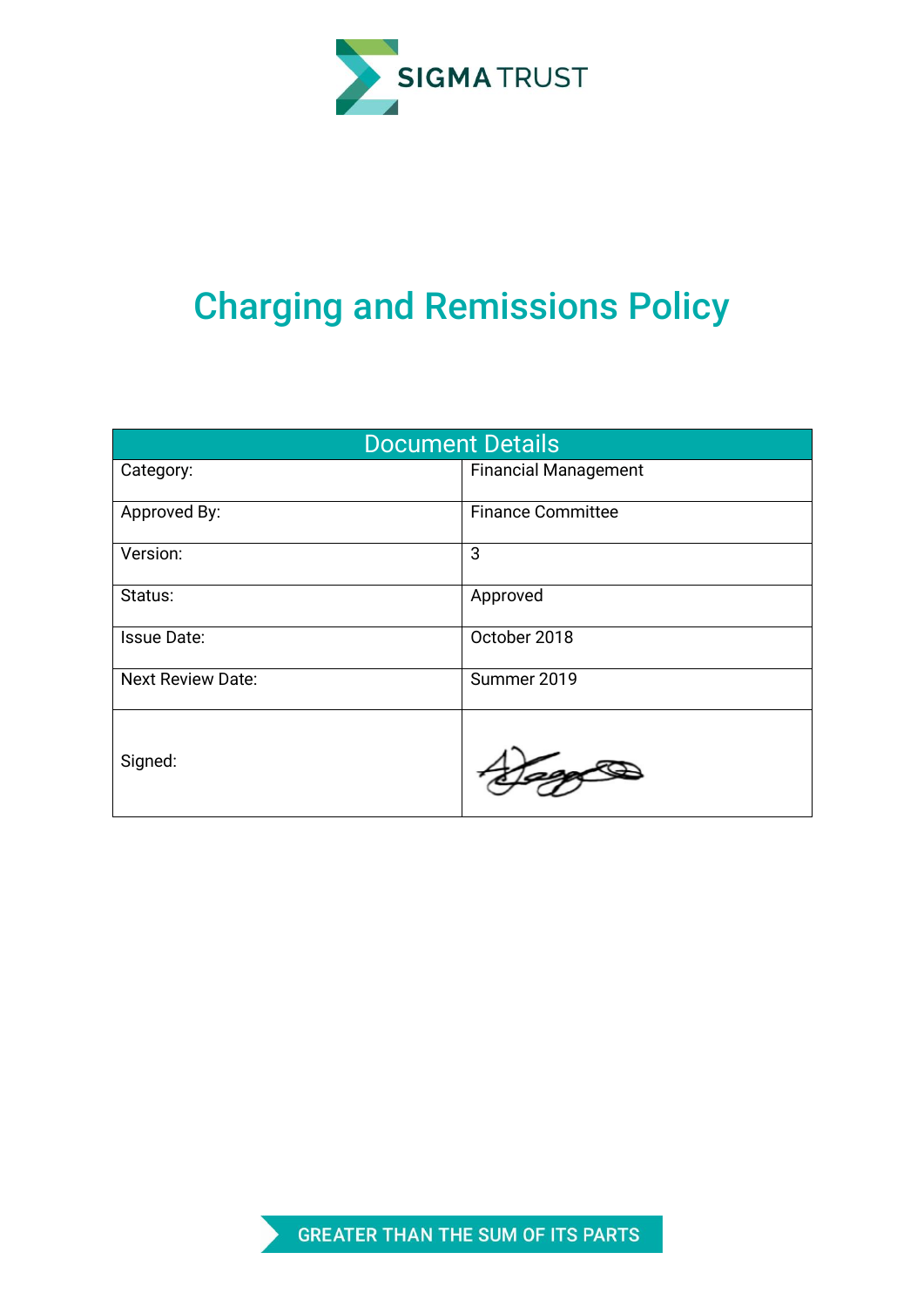

# Ownership and Control

# **History**

| - - -          |            |              |               |                                  |  |  |
|----------------|------------|--------------|---------------|----------------------------------|--|--|
| Version        | Author     | <b>Dated</b> | <b>Status</b> | <b>Details</b>                   |  |  |
| 1              | BMa        | 13.03.17     | Approved      | <b>New Policy</b>                |  |  |
| $\overline{2}$ | <b>BMa</b> | 23.03.17     | Approved      | Approved by Finance<br>Committee |  |  |
| 3              | <b>JTo</b> | 17.10.18     | Approved      | Annual review                    |  |  |
|                |            |              |               |                                  |  |  |
|                |            |              |               |                                  |  |  |
|                |            |              |               |                                  |  |  |
|                |            |              |               |                                  |  |  |
|                |            |              |               |                                  |  |  |
|                |            |              |               |                                  |  |  |
|                |            |              |               |                                  |  |  |

\*Throughout this document the term 'Headteacher' is used to identify the most senior employee within each Sigma academy, who may be referred to locally as Executive Headteacher, Principal or Co-Headteacher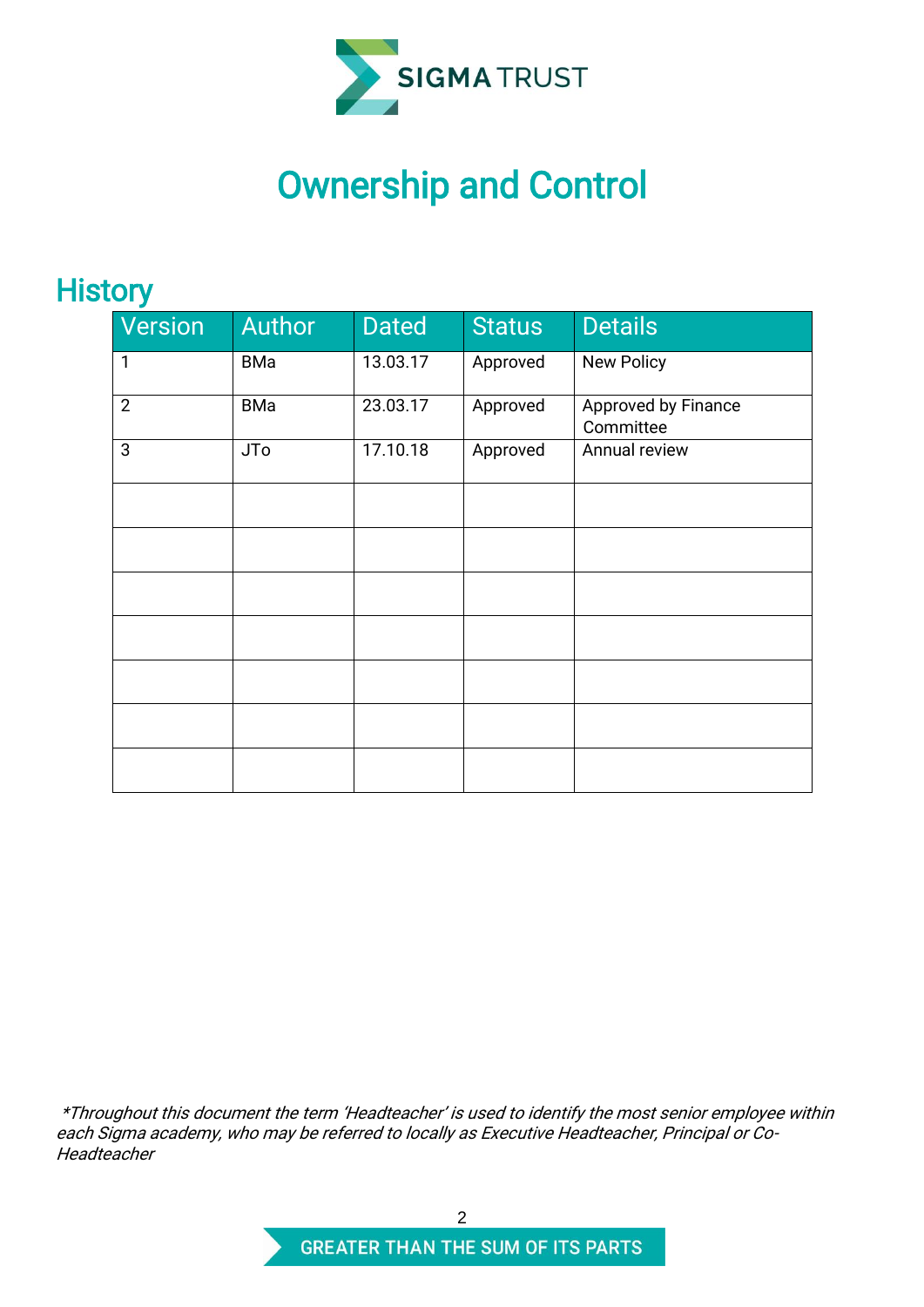

## Introduction

Sections 449-462 of the Education Act 1996 set out the law on charging for school activities, The Sigma Trust must have a policy on charging students to participate in school activities. This policy has been produced in line with this legislation and is adopted by the Local Governing Boards of each member academy in the Trust.

### Admissions

There will be no charge made for admissions to any of the Trust's academies.

### **Education**

The Trust has determined that academies cannot charge for:

- Education provided during school hours, including the supply of any materials, books, instruments or other equipment (see below for a definition of school hours);
- Education provided outside school hours if it is part of the National Curriculum, or part of a syllabus for a prescribed public examination that the student is being prepared for at the school, or part of religious education;
- Tuition for students learning to play musical instruments if the tuition is required as part of the National Curriculum, or part of a syllabus for a prescribed public examination that the student is being prepared for at the school, or part of religious education;
- Entry for a prescribed public examination, if the student has been prepared for it at the school;
- Examination re-sit(s) if the student is being prepared for the re-sit(s) at the school.

Exceptions to this are:

- If a student fails, without good reason, to meet any examination requirement for a syllabus (e.g. failure to turn up), the fee can be recovered from the student's parents.
- Examination entry fee(s), including re-sits, if the registered student has not been prepared for the examination(s) at the school then he or she can be required to pay for the entry;
- The cost of any materials, books, instruments or equipment where the student's parents' wishes him or her to own them;
- The costs associated with a finished product, (e.g. ingredients for food technology) where the student's parents have agreed in advance that they would like the finished product brought home.
- Parents can be asked to provide specific items of clothing, e.g. PE and Sports kit and protective aprons for Technology
- Optional extras (see below);

Music and vocal tuition, in limited circumstances (see below).

• Wilful damage/Loss of school property

# **Transport**

The academy cannot charge for: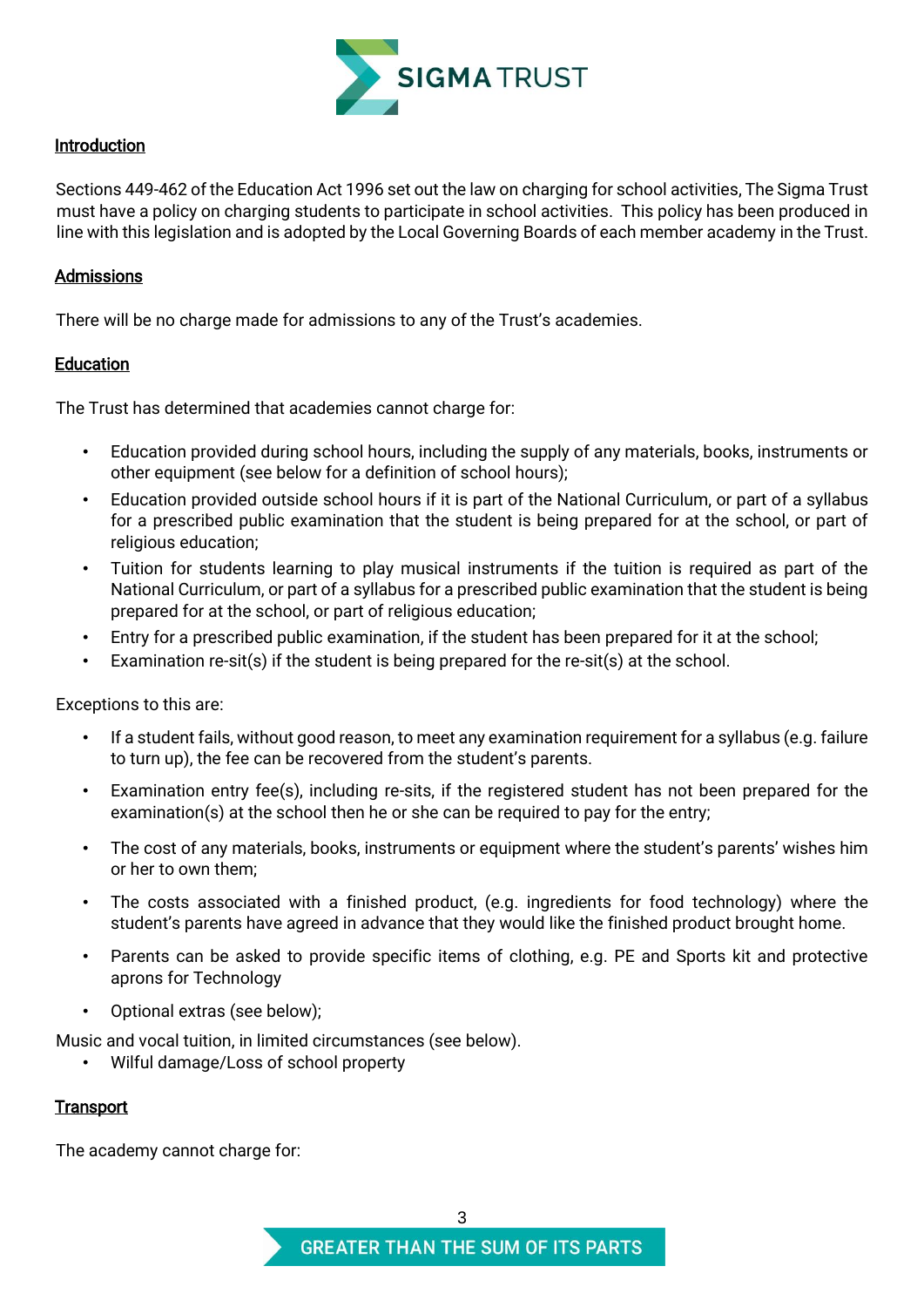

- Transporting registered students to or from the school premises, where the local education authority has a statutory obligation to provide transport;
- Transporting registered students to other premises where the Local governing board or local education authority has arranged for students to be educated, including any Consortium arrangements;
- Transport that enables a student to meet an examination requirement when he has been prepared for that examination at the school; and
- Transport provided in connection with an educational trip during school hours.

The academy can charge for:

- Any other transport linked to trips outside of school hours
- Travel from home to a work experience placement
- •

# Optional Extras

Charges may be made for some activities that are known as "optional extras". Optional extras are education provided outside of school time that is not:

- Part of the National Curriculum:
- Part of a syllabus for a prescribed public examination that the student is being prepared for at the school; or part of religious education.

Optional extras include, but are not limited to:

- Board and lodging for a student on a residential trip;
- Any materials, books, instruments, or equipment provided in connection with the optional extra.
- Entrance fees to museums, theatres, etc.
- Non-teaching staff employed to provide the optional extra;
- Teaching staff engaged under contracts for services purely to provide an optional extra, this includes supply teachers engaged specifically to provide the optional extra;
- The cost, or a proportion of the costs, for teaching staff employed to provide tuition in playing a musical instrument, where the tuition is an optional extra.

Any charge made in respect of individual students may not exceed the actual cost of providing the optional extra activity, divided equally by the number of students participating. It may not therefore include an element of subsidy for any other students wishing to participate in the activity whose parents are unable to pay the full charge. Furthermore, in cases where a small proportion of the activity takes place during school hours the charge cannot include the cost of alternative provision for those students who do not wish to participate. Therefore, no charge can be made for supply teachers to cover for those teachers who are absent from school accompanying students on a residential trip.

The charge cannot exceed the actual cost of providing the optional extra or the board and lodging.

Participation in any optional extra activity will be on the basis of parental choice and a willingness to meet the charges. Parental agreement is therefore a necessary pre-requisite for the provision of an optional extra where charges will be made.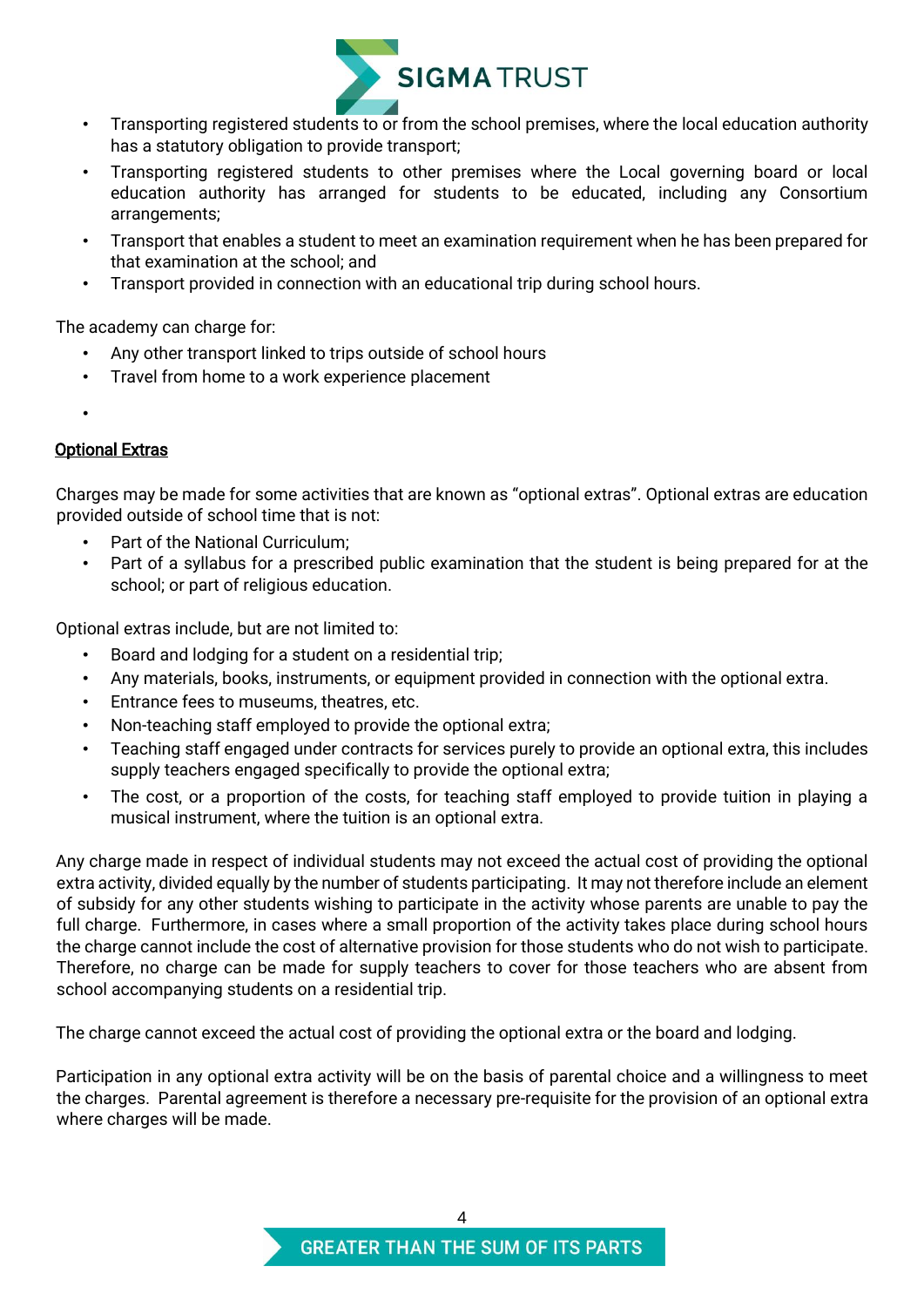

## Residential Trips

The academy cannot charge for:

- Education provided on any trip that takes place during school hours;
- Education provided on any trip that takes place outside school hours if it is part of the National Curriculum, or part of a syllabus for a prescribed public examination that the student is being prepared for at the school, or part of religious education;
- Supply teachers to cover for those teachers who are absent from school accompanying students on a residential trip.

The academy can charge for:

- Board and lodging, but the charge must not exceed the actual cost.
- Transport, where the trip falls outside school hours and does not form part of the National Curriculum.

When the school informs parents about a forthcoming trip, the school will make it clear that parents who can prove they are in receipt of the following benefits may receive financial support for part of the cost of board and lodging, subject to sufficient school funds being made available:

- Income Support
- income-based Jobseeker's Allowance
- income-related Employment and Support Allowance
- support under Part VI of the Immigration and Asylum Act 1999
- the guaranteed element of Pension Credit
- Child Tax Credit (provided you're not also entitled to Working Tax Credit and have an annual gross income of no more than £16,190)
- Working Tax Credit run-on paid for 4 weeks after you stop qualifying for Working Tax Credit
- Universal Credit if you apply on or after 1 April 2018 your household income must be less
- than £7,400 a year (after tax and not including any benefits you get)

However, in such cases the school will ask parents to make a voluntary contribution to the board and lodging (see below).

### Music Tuition

Although the law states that all education provided during school hours must be free, music lessons are an exception to this rule.

The Charges for Music Tuition (England) Regulations 2007 set out the circumstances in which charges can be made for tuition in playing a musical instrument, including vocal tuition. They allow charging for tuition in larger groups than was previously the case.

Charges may now be made for vocal or instrumental tuition provided either individually, or to groups of any size, provided that the tuition is provided at the request of the pupil's parent. Charges may not exceed the cost of the provision, including the cost of the staff who provide the tuition,

# Voluntary Contributions

Where a charge is not permissible the academy may ask parents for a voluntary contribution towards the cost of: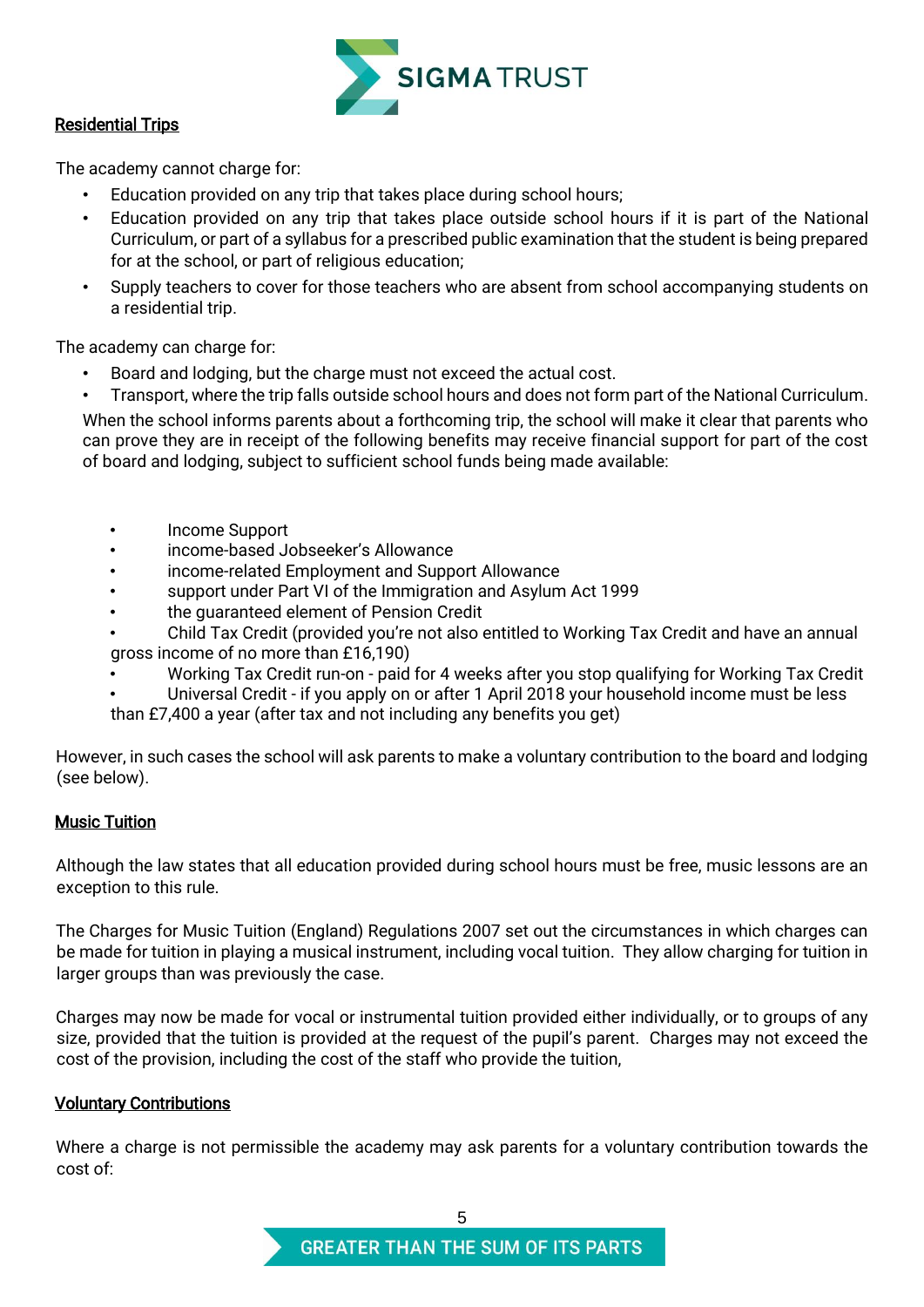

- Any activity which takes place during school hours, including trips
- School equipment
- School funds generally

If the activity cannot be funded without voluntary contributions, the academy will make this clear to parents at the outset. The Local governing board or academy Headteacher\* will also make it clear to parents that there is no obligation to make any contribution. It is also important to note that no child will be excluded from an activity simply because his parents are unwilling or unable to pay. If insufficient voluntary contributions are raised to fund a trip, then it will be cancelled.

If a parent is unwilling or unable to pay, their child must still be given an equal chance to go on the visit. The academy will make it clear to parents at the outset of any trip how places will be allocated.

Where a charge does apply and a parent has difficulty in making the contribution any support that is offered will be at the discretion of the Headteacher.

### Education partly during school hours

Where an activity takes place partly during and partly outside school hours, there is a basis for determining whether it is deemed to take place either inside or outside school hours. However, a charge can only be made for the activity outside school hours if it is not part of the schools National Curriculum, not part of a syllabus for a prescribed public examination that the student is being prepared for at the school and not part of religious education.

### Non-residential activities

If 50% or more of the time spent on the activity occurs during school hours, it is deemed to take place during school hours. Time spent on travel counts in this calculation if the travel itself occurs during school hours. School hours do not include lunchtime, but do include registration and morning break and currently total 5 hours and 35 minutes

Where less than 50% of the time spent on an activity falls during school hours, it is deemed to have taken place outside school hours. For example, an excursion might require students to leave school an hour before the school day ends, but the activity does not end until late in the evening. A charge can therefore be applied to any non-educational trip of duration of 11 hours and 10 minutes or longer.

### Residential visits

If the number of school sessions taken up by the trip is equal to or greater than 50% of the number of half days spent on the trip, it is deemed to have taken place during school hours (even if some activities take place late in the evening). Whatever the starting and finishing times of the school day, regulations require that the school day be divided into 2 sessions. A "half-day" means any period of 12 hours ending with noon or midnight on any day.

### Example 1: Visit during school hours

Students are away from noon on Wednesday to 9pm on Sunday. This counts as 9 half days including 5 school sessions, so the trip is deemed to have taken place during school hours.